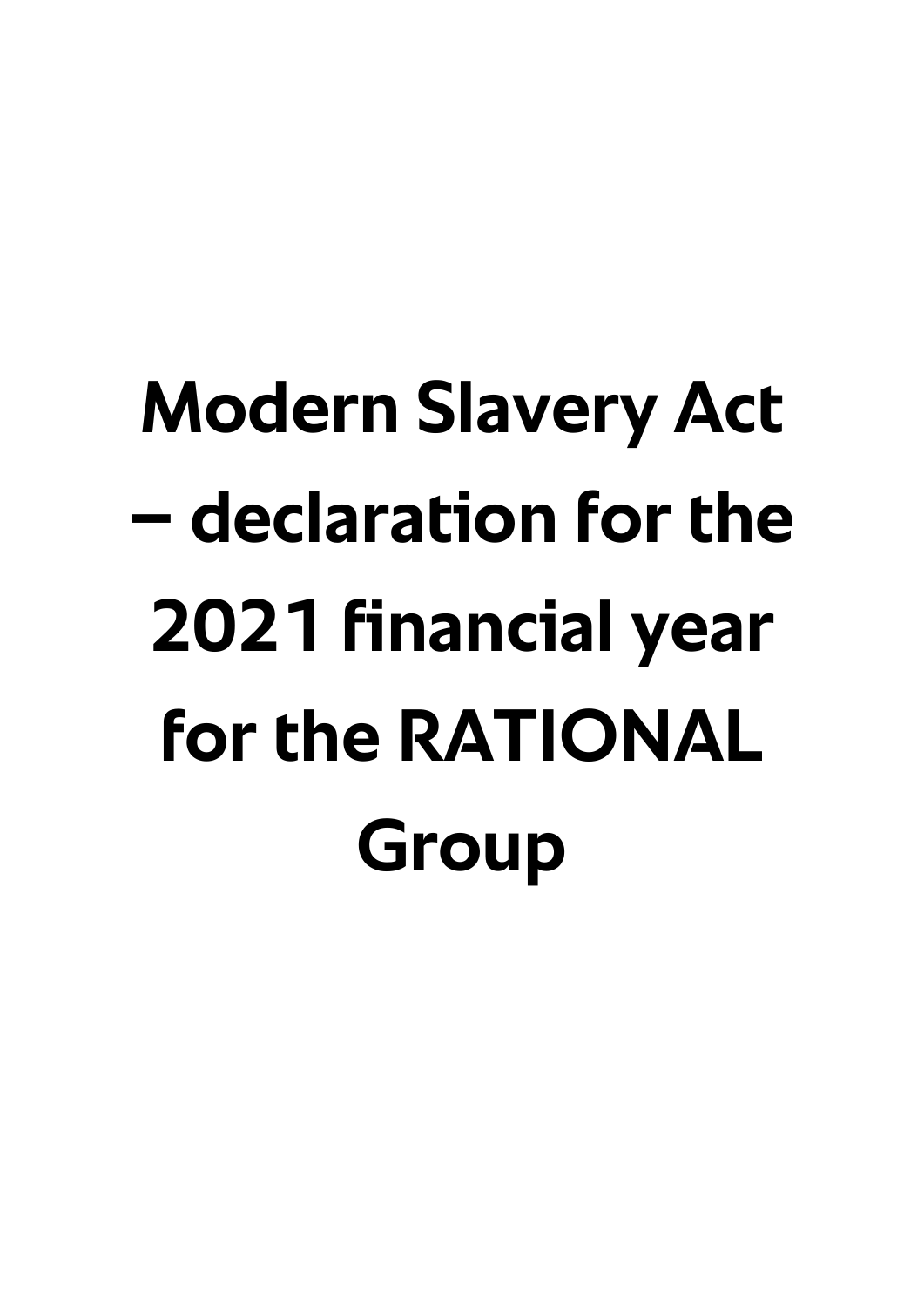### **1. RATIONAL Group and its business model:**

The RATIONAL Group produces and distributes cooking appliances for thermal food preparation in commercial kitchens worldwide. Furthermore, sales are generated with accessories, care products and spare parts.

The principal company of the Group is RATIONAL Aktiengesellschaft headquartered in Landsberg am Lech / Germany. With 31 subsidiaries, including 23 sales companies, and through local trading partners, the company markets its products worldwide.

The core sales market is Europe. New markets are becoming increasingly important.

Our two combi-steamer models are produced exclusively at the headquarters in Landsberg am Lech/Germany. The iVario is manufactured in Wittenheim/France.

In production, we rely on low in-house value creation, which predominantly lies in the final assembly of the products and the manufacture of stainless-steel components. We source around 80 to 85% of all components from external partners.

That is why we rely on long-term and reliable partnerships with suppliers. The close collaboration with suppliers and the high quality of preliminary products, the logistics processes and the corporate quality of the suppliers are therefore decisive for us. All serial suppliers are based in Europe.

# **2. RATIONAL Compliance – Management System:**

Responsibility for compliance in the RATIONAL Group lies with the Executive Board of RATIONAL AG. The Compliance Officer is assigned with its implementation. The latter reports directly to the Executive Board on a regular basis. In addition, local Compliance Managers have been appointed in the sales companies.

The primary compliance goal at RATIONAL is to uphold our values by adhering to all relevant legal regulations and internal guidelines, and thus to protect the company and its executive bodies.

The statutory provisions are implemented in the following core guidelines:

- RATIONAL Code of Conduct
- RATIONAL Rules of conduct in business transactions
- RATIONAL Anti-corruption guideline
- RATIONAL Tax manual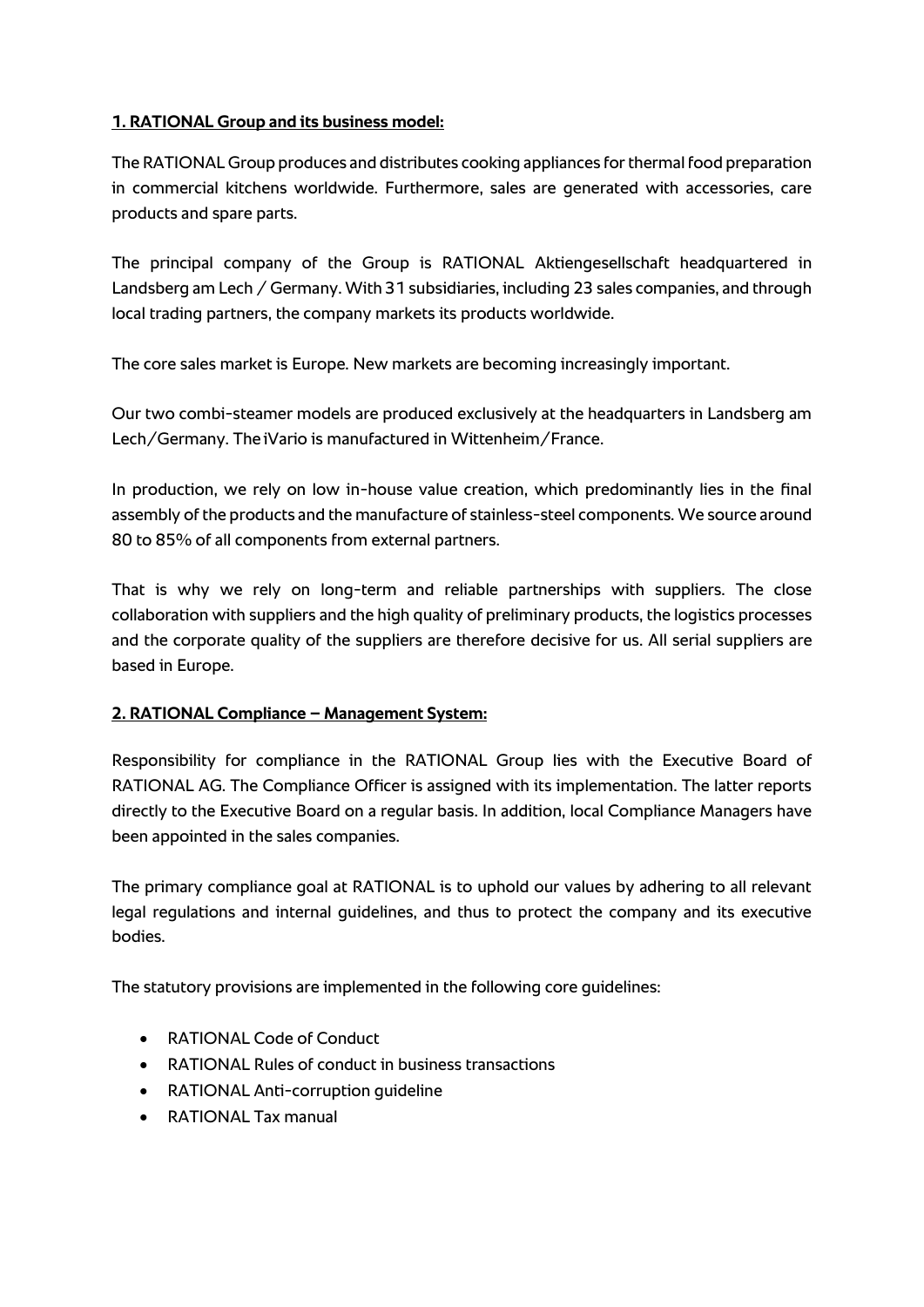In addition, there are still comprehensive supplementary guidelines, particularly regarding "Technical Compliance".

The entire policy is reviewed regularly and revised if necessary.

Employees of the RATIONAL Group and third parties (suppliers, etc.) can contact the Compliance Officer and the local Compliance Managers in conflict situations. Incoming information is evaluated and the Compliance Officer decides with the local Compliance Managers whether an investigation needs to be conducted. Furthermore, the Compliance Officer provides full documentation of information or compliance incidents to be processed.

### **3. RATIONAL Risk Management System:**

Risk is understood to mean all internal and external processes that can negatively affect the achievement of business objectives or strategies in a defined period or that have a negative impact on areas outside the company through their own business activities.

Risk management is an integral part of RATIONAL Corporate Governance and is based on a risk management strategy that is derived from the overall corporate strategy by the Executive Board of the RATIONAL Group and regularly reviewed.

The primary goal of risk management is the early detection of risks to the company's continued existence.

As part of the annual RATIONAL risk management process, risk workshops were held with all risk-relevant divisions in 2021 and a risk inventory was created on this basis.

Among other things, the following topics were specifically analysed in this process:

- Respect for human rights
- Employee concerns
- Social concerns
- Fight against corruption/bribery
- Environmental concerns

No significant risks were identified in any of these areas.

#### **4. Supplier management:**

All series suppliers are based in Germany, France or other European countries. In total, we purchase series production material from more than 170 suppliers. It should be mentioned in this context that the RATIONAL Group maintains a long-term collaboration with suppliers.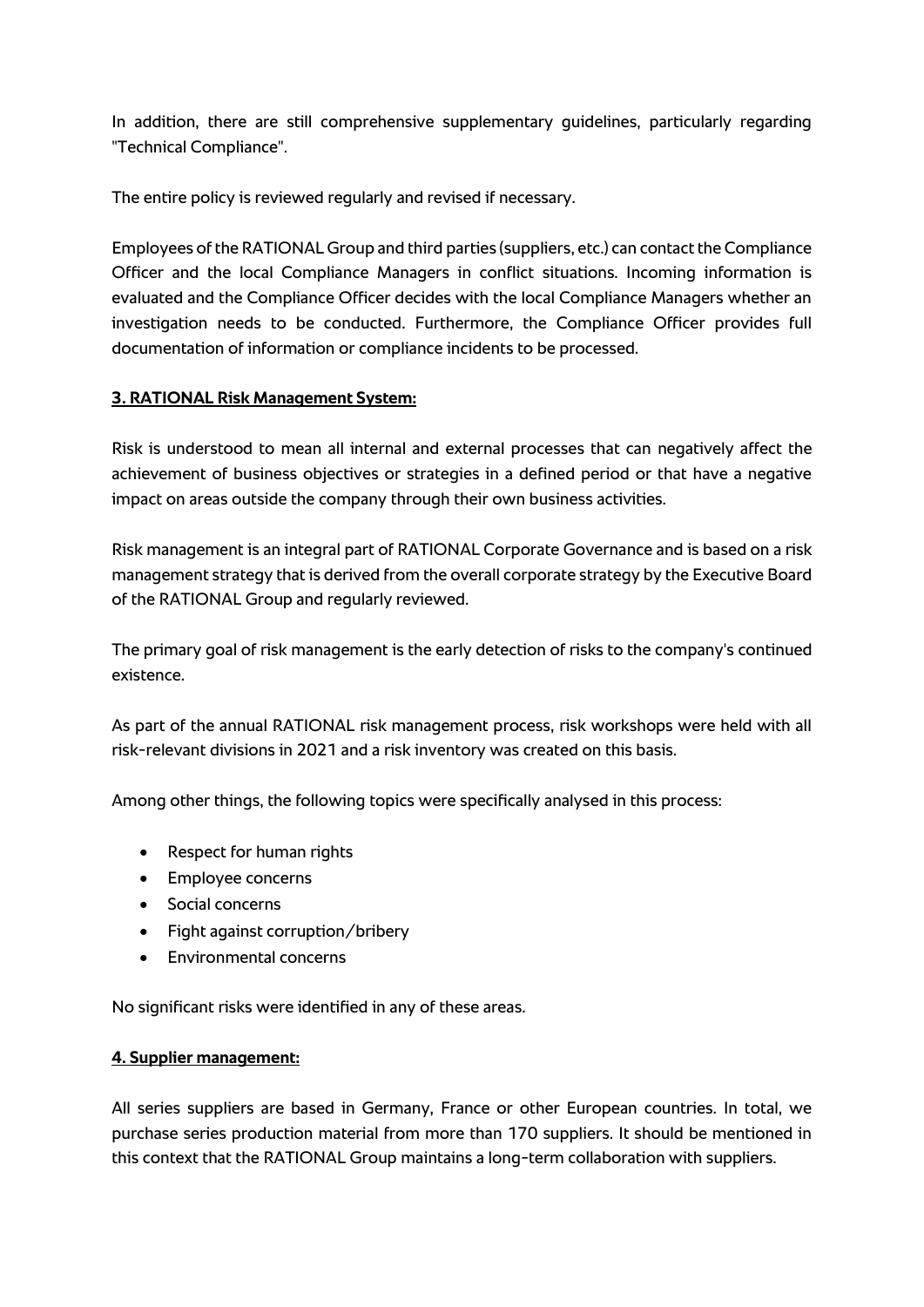The RATIONAL Group expects its partners to comply with our high corporate governance standards within our supply chain. We are a member of the Federal Association for Supply Chain Management, Purchasing and Logistics (Bundesverband Materialwirtschaft, Einkauf und Logistik e.V., BME) and promote compliance with human rights, ethical principles and fair labour practices as well as the abolition of forced and child labour, and anchor this obligation in our supplier contracts. In addition, we recommend that our suppliers join the BME Code of Conduct since October 2012.

The BME Code of Conduct contains basic rules on the following points:

- Respect for human rights
- Environmental and health protection
- Fair working conditions
- Fight against corruption
- Antitrust agreements
- Child and forced labour
- Compliance with ethical principles towards suppliers (compliance)

The BME Code of Conduct also reflects the international legal framework such as the UN Global Compact, ILO conventions, the UN Universal Declaration of Human Rights, OECD Guidelines for Multinational Enterprises, etc.

Since fiscal year 2019, RATIONAL has been supported by an external auditor with regards to compliance with the supply chain.

# **5. Ensuring the specific requirements of the Modern Slavery Act:**

• Respect for human rights

In view of the global supply chains, this is also an issue for medium-sized companies such as RATIONAL, which have their production exclusively in core Europe. Not all countries in which companies with subsidiaries or their suppliers are active have the same high statutory standards that ensure compliance with human rights. Since we as a company are aware of our great responsibility towards all people who contribute to the company's success within our supply chain, this topic is a high priority for us. As a globally active company, we consider the observance of human rights to be our social and ethical duty and an important prerequisite for the sustainable development of our company. At the same time, we respect the responsibility of national governments to protect human rights.

• Employee health and safety

The safety and health of all employees are important to us. To avoid accidents at work and to promote the health of employees, regular safety instructions and training as well as examinations